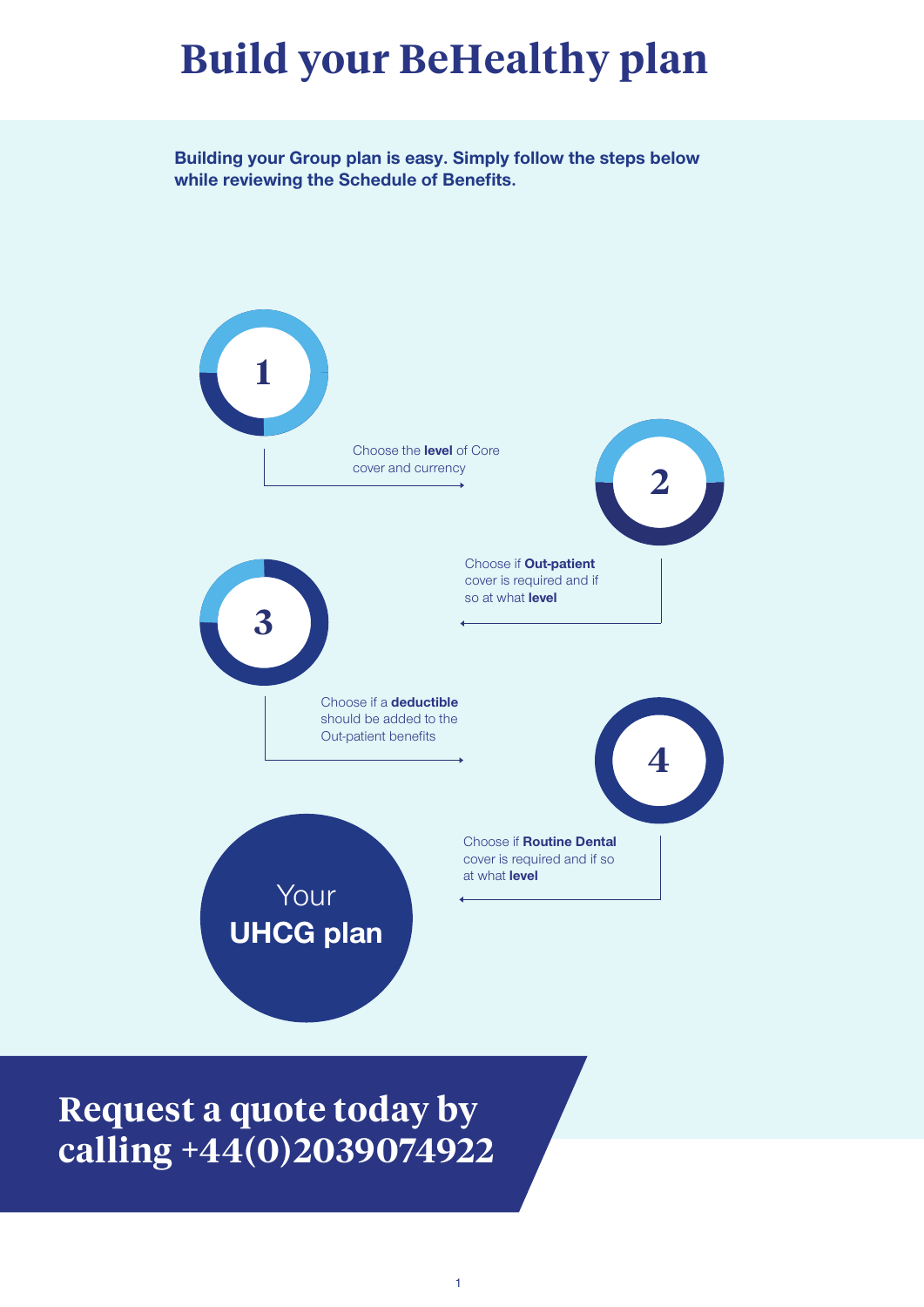## **BeHealthy International Healthcare Schedule of Benefits**

| Core Plan                         | <b>BeHealthy Core 1</b> | <b>BeHealthy Core 2</b> | <b>BeHealthy Core 3</b> |
|-----------------------------------|-------------------------|-------------------------|-------------------------|
| Annual Maximum Benefit USD (\$)   | \$1,500,000             | \$3,000,000             | No Limit                |
| Annual Maximum Benefit EUR (€)    | €1,300,000              | €2,600,000              | No Limit                |
| Annual Maximum Benefit GBP (£)    | £1,200,000              | £2,400,000              | No Limit                |
| <b>Annual Maximum Benefit CHF</b> | 1,400,000 CHF           | 2,800,000 CHF           | No Limit                |

Benefits marked with \* require pre-authorisation

| <b>Core Plan Healthcare Benefits</b>                                                                                                                              | <b>BeHealthy Core 1</b>             | <b>BeHealthy Core 2</b>             | <b>BeHealthy Core 3</b> |
|-------------------------------------------------------------------------------------------------------------------------------------------------------------------|-------------------------------------|-------------------------------------|-------------------------|
| <b>Hospital Accommodation*</b>                                                                                                                                    | <b>Private Room</b>                 | <b>Private Room</b>                 | <b>Private Room</b>     |
| Day-patient Treatment*                                                                                                                                            | Paid in Full                        | Paid in Full                        | Paid in Full            |
| Prescriptions Medicines, Drugs and Dressings*                                                                                                                     | Paid in Full                        | Paid in Full                        | Paid in Full            |
| <b>Parental Accommodation*</b><br>Applies to a parent staying in the hospital with<br>a dependant child under 18                                                  | Paid in Full                        | Paid in Full                        | Paid in Full            |
| Accommodation costs for accompanying person*<br>Staying in hospital in the same room in cases of critical<br>conditions                                           | \$45/€40/£35/45 CHF                 | \$55/€50/£45/55 CHF                 | Paid in Full            |
| <b>Chronic Conditions</b><br>In-patient, out-patient and day-patient treatment                                                                                    | Paid in Full                        | Paid in Full                        | Paid in Full            |
| <b>Surgeon &amp; Anaesthetist's Fees*</b>                                                                                                                         | Paid in Full                        | Paid in Full                        | Paid in Full            |
| <b>Surgical Procedures &amp; Appliances and Materials*</b><br>In-patient and day-patient treatment                                                                | Paid in Full                        | Paid in Full                        | Paid in Full            |
| <b>Intensive Care*</b>                                                                                                                                            | Paid in Full                        | Paid in Full                        | Paid in Full            |
| <b>Therapist and Physician Fees*</b><br>In-patient and day-patient treatment only                                                                                 | Paid in Full                        | Paid in Full                        | Paid in Full            |
| <b>Diagnostic Tests*</b><br>Includes pathology, X-rays, radiology, CT and MRI<br>scans, PET and CT-PET scans In-patient and<br>day-patient treatment only         | Paid in Full                        | Paid in Full                        | Paid in Full            |
| Rehabilitation*<br>Treatment must be within 14 days of surgery and/or<br>discharge after the acute medical condition<br>In-patient and day-patient treatment only | \$3,900/€3,500/<br>£3,100/3,800 CHF | \$5,700/€5,000/<br>£4,600/5,400 CHF | Paid in Full            |
| <b>Reconstructive Surgery*</b><br>after an accident, illness or injury<br>In-patient, out-patient and day-patient treatment                                       | Paid in Full                        | Paid in Full                        | Paid in Full            |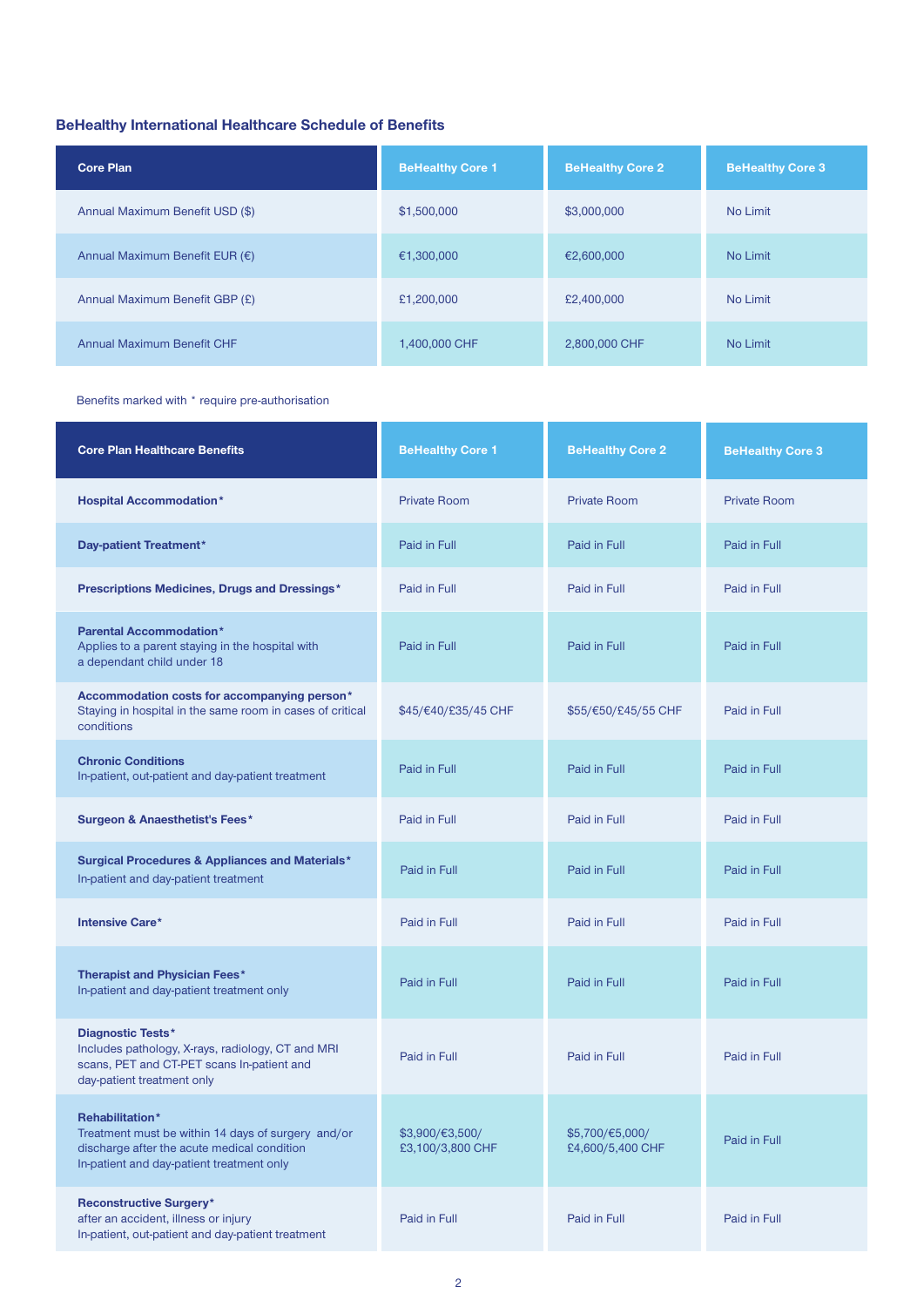| <b>Core Plan Healthcare Benefits (continued)</b><br>Benefits marked with * require pre-authorisation                                                                                                | <b>BeHealthy Core 1</b>                                  | <b>BeHealthy Core 2</b>                                          | <b>BeHealthy Core 3</b>                                          |
|-----------------------------------------------------------------------------------------------------------------------------------------------------------------------------------------------------|----------------------------------------------------------|------------------------------------------------------------------|------------------------------------------------------------------|
| <b>Congenital &amp; Hereditary Conditions*</b>                                                                                                                                                      | Paid in Full                                             | Paid in Full                                                     | Paid in Full                                                     |
| <b>Organ Transplant*</b>                                                                                                                                                                            | Paid in Full                                             | Paid in Full                                                     | Paid in Full                                                     |
| Dialysis*                                                                                                                                                                                           | Paid in Full                                             | Paid in Full                                                     | Paid in Full                                                     |
| Psychiatric & Psychotherapy Care*<br>10 month waiting period applies In-patient and<br>day-patient treatment only                                                                                   | Up to 20 days                                            | Up to 30 days                                                    | Paid in Full                                                     |
| <b>Hospice &amp; Palliative Care*</b>                                                                                                                                                               | \$28,000/€25,000/<br>£23,000/27,000 CHF<br>per lifetime  | \$45,000 /€40,000/<br>£37,000/43,000 CHF<br>per lifetime         | \$56,000/€50,000/<br>£46,000/54,000 CHF<br>per lifetime          |
| Home nursing or in a convalescent home*<br>Covered immediately after or instead of hospitalisation                                                                                                  | \$200/€175/<br>£160/190 CHF per<br>day up to 20 days     | \$200/€175/<br>£160/190 CHF per<br>day up to 30 days             | Paid in Full                                                     |
| <b>Inpatient Cash Benefit</b><br>Where treatment is free of charge                                                                                                                                  | \$140/€125/<br>£115/135 CHF<br>per night up to 20 nights | $$140/\text{€}125/$<br>£115/135 CHF<br>per night up to 30 nights | $$140/\text{€}125/$<br>£115/135 CHF<br>per night up to 40 nights |
| <b>Second Medical Opinion</b><br>Provided by another medical professional to confirm<br>the diagnosis and treatment of a primary physician or to<br>offer an alternative diagnosis and or treatment | Not covered                                              | <b>Included</b>                                                  | <b>Included</b>                                                  |
| <b>Accident &amp; Emergency Treatment</b><br><b>Outside of Area of Cover</b><br>(for trips of a maximum period of 6 weeks)                                                                          | 20 days per year                                         | 30 days per year                                                 | 30 days per year                                                 |
| <b>HIV/AIDS*</b><br>In-patient, out-patient and day-patient treatment                                                                                                                               | \$4,800/€4,250/<br>£3,900/4,600 CHF                      | \$9,500/€8,500/<br>£7,800/9,200 CHF                              | Paid in Full                                                     |
| <b>Ambulance Services</b>                                                                                                                                                                           | Paid in Full                                             | Paid in Full                                                     | Paid in Full                                                     |
| <b>Repatriation of Remains*</b>                                                                                                                                                                     | Paid in Full                                             | Paid in Full                                                     | Paid in Full                                                     |
| <b>Travel costs of insured family member</b><br>in the event of repatriation of mortal remains                                                                                                      | \$1,700/€1,500/<br>£1,350/1,600 CHF                      | \$1,700/€1,500/<br>£1,350/1,600 CHF                              | $$1,700/\text{€}1,500/$<br>£1,350/1,600 CHF                      |
| <b>Emergency Inpatient Dental Treatment</b>                                                                                                                                                         | \$950/€ 850/<br>£750/920 CHF                             | \$1,900/€1,700/<br>£1,500/1850 CHF                               | Paid in Full                                                     |
| <b>Preventative Surgery*</b>                                                                                                                                                                        | Not covered                                              | \$22,300/€20,000/<br>£18,300/21,500 CHF                          | \$33,500/€30,000/<br>£27,500/32,500 CHF                          |

| <b>Oncology Benefits</b>                                                                                                                            |                                     |                                     |                                     |
|-----------------------------------------------------------------------------------------------------------------------------------------------------|-------------------------------------|-------------------------------------|-------------------------------------|
| <b>Oncology Treatment*</b><br>In-patient, out-patient and day-patient treatment                                                                     | Paid in Full                        | Paid in Full                        | Paid in Full                        |
| <b>Oncology Counselling Services</b><br>Consultations with a registered counsellor via our EAP<br>service when you have being diagnosed with cancer | 5 visits                            | 5 visits                            | 5 visits                            |
| <b>Wig</b><br>Purchase of a wig following chemotherapy or a<br>prosthetic bra                                                                       | $$175/\text{€}150/$<br>£135/160 CHF | $$175/\text{€}150/$<br>£135/160 CHF | $$175/\text{€}150/$<br>£135/160 CHF |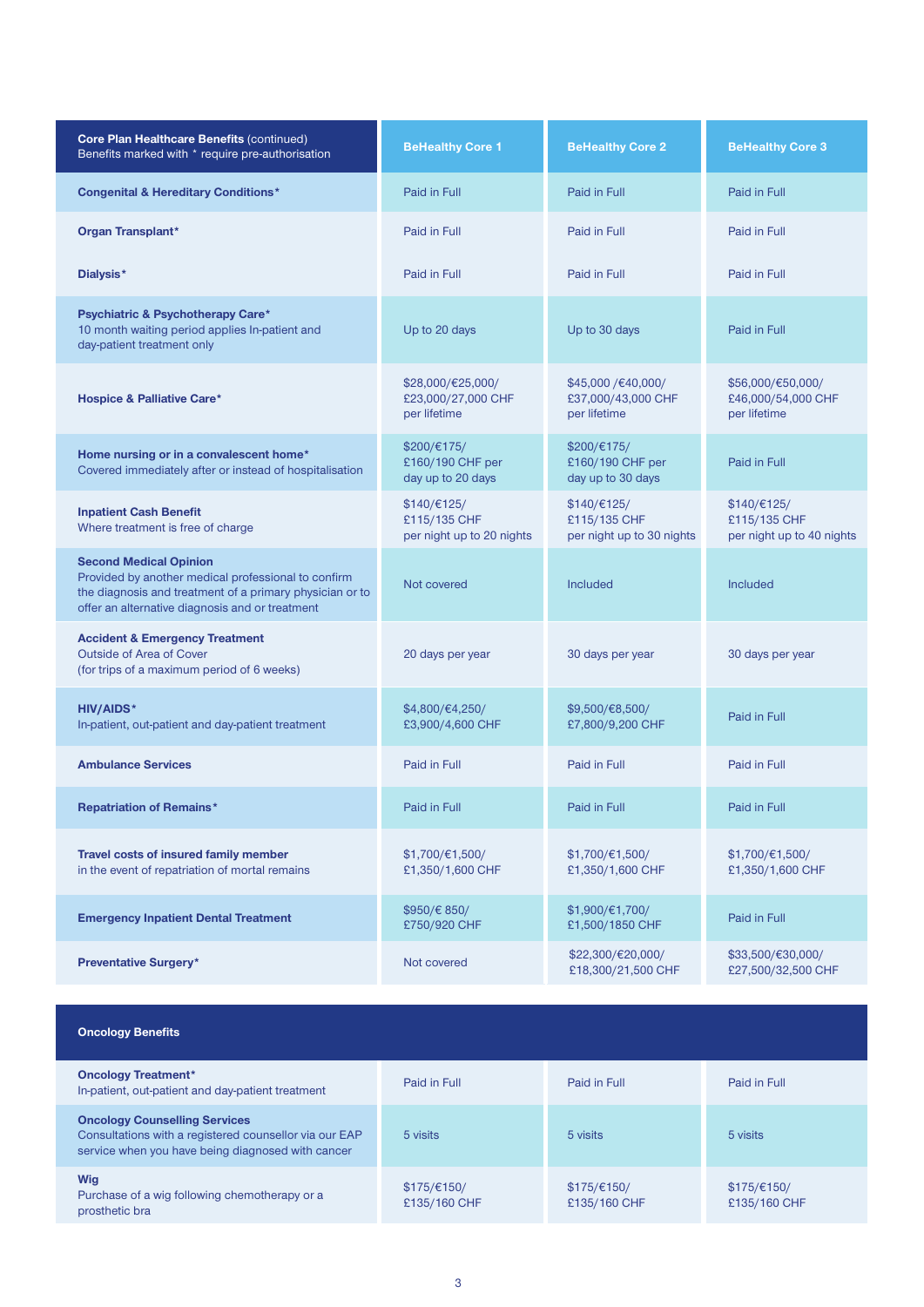| <b>Wellness Benefits</b>                                                                                                                                                                                                                                                                                                                                                                                                                      |                    |                    |                    |
|-----------------------------------------------------------------------------------------------------------------------------------------------------------------------------------------------------------------------------------------------------------------------------------------------------------------------------------------------------------------------------------------------------------------------------------------------|--------------------|--------------------|--------------------|
| <b>Routine Annual Health Checks &amp; Preventive Care</b><br>Includes blood and cholesterol checks, physical<br>examinations, blood pressure and BMI, urine analysis<br>and hearing examination                                                                                                                                                                                                                                               |                    |                    |                    |
| <b>Cancer Screenings</b><br>Mammograms<br>(every two years for women aged 40-49 or one<br>mammogram every year for women aged 50+)<br>Routine gynaecological tests including PAP smears<br>$\bullet$<br>Testicular/prostate examination/PSA/DRE tests<br>(every year for men aged 50 + or earlier based on<br>family history)<br>BRCA 1 & BRCA 2 genetic tests for women with<br>high risk for breast cancer (Pre-authorisation<br>required). | 70% Refund         | Paid in Full       | Paid in Full       |
| <b>My Wellbeing</b><br>Customised healthy lifestyle mobile app and web<br>based services focused on health activity and<br>nutritional programmes<br><b>Digital Wellness Coaching</b>                                                                                                                                                                                                                                                         | Included           | Included           | Included           |
| <b>Employee Assistance Programme (EAP)</b><br>Access to face to face visits and unlimited telephone<br>multinational counselling services available 24/7 and<br>legal and financial advisory services                                                                                                                                                                                                                                         | 5 visits per issue | 5 visits per issue | 5 visits per issue |
| <b>Livewell Online Resources</b><br>The Livewell portal is your guide for all things health and<br>wellness related. It provides comprehensive information<br>on the EAP service and offers an extensive range of<br>educational materials and tools                                                                                                                                                                                          | Included           | <b>Included</b>    | Included           |
| <b>Vaccinations</b>                                                                                                                                                                                                                                                                                                                                                                                                                           | 70% Refund         | Paid in Full       | Paid in Full       |
| <b>Dietician Consultations</b><br>Cover includes initial consultations and two follow up visits                                                                                                                                                                                                                                                                                                                                               | Not covered        | Not covered        | 3 visits           |
| <b>Assistance Services</b>                                                                                                                                                                                                                                                                                                                                                                                                                    |                    |                    |                    |
| <b>Medical Evacuation &amp; Repatriation*</b><br>The eligible costs and expenses in connection with the<br><b>Medical Evacuation and Repatriation Services</b><br>are as follows:                                                                                                                                                                                                                                                             |                    |                    |                    |
| Arranging and providing for transportation and<br>1.<br>related medical services (including the cost of<br>a medical or non-medical escort) and medical<br>supplies necessarily incurred in connection with<br>the evacuation.                                                                                                                                                                                                                | Paid in Full       | Paid in Full       | Paid in Full       |
| Returning the Insured Member to their Home<br>2.<br>Country or Host Country following treatment and<br>stablisation. The return journey must be made<br>within one month after treatment has been<br>completed.                                                                                                                                                                                                                               | Paid in Full       | Paid in Full       | Paid in Full       |
| Hotel accommodation costs are covered for the<br>3.<br>Insured Member if medical necessity or availability<br>of transport prevents an immediate return trip<br>following completion of treatment (discharge or<br>final appointment) hotel costs will be covered up<br>to the limit specified in the Schedule of Benefits.                                                                                                                   | Up to 7 Days       | Up to 7 Days       | Up to 7 Days       |

Your accommodation will be covered: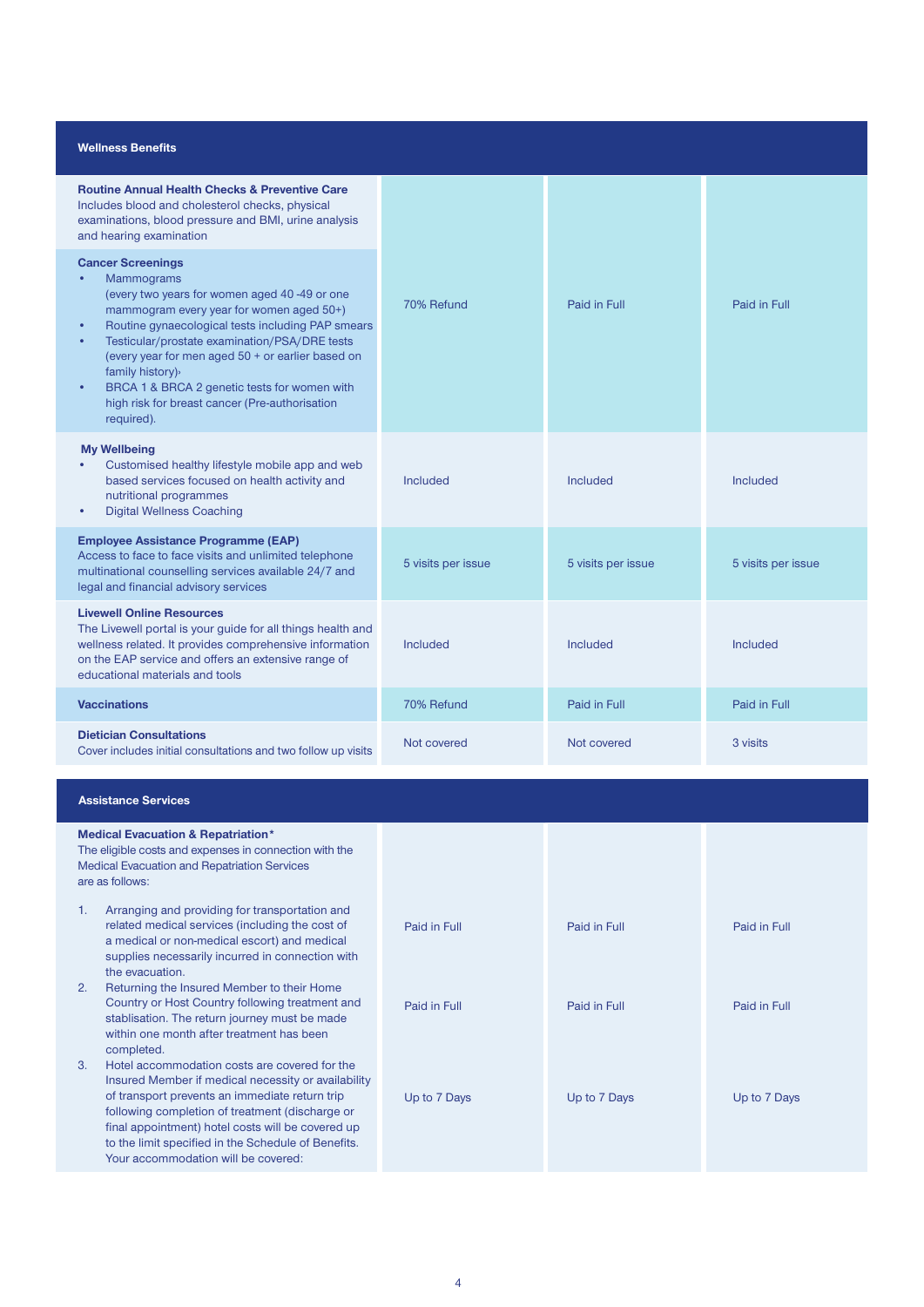| 4.<br>5.<br>6.<br>7. | • up to 7 days from the completion of treatment OR<br>• until the date you are deemed fit to travel (ie. fit to<br>fly) in the event that your clinical condition<br>advances your fitness to travel date beyond the 7<br>day limit OR<br>• until the date of your medical transportation<br>(in cases where we are arranging your medical<br>transportation)<br>Expenses occurred for one adult accompanying<br>an evacuated person.<br>Travel and hotel costs for the insured family<br>members in the event of an emergency evacuation<br>which could be a life-threatening condition.<br>Transportation of Your children (under the age<br>of 18) either to the same location as the Insured<br>Member or to a location where the children can<br>be placed under the care of another guardian or<br>relative.<br>Dispatch of a Medical Practitioner to Insured<br>Member's location when it is deemed appropriate<br>for medical management of a case. | $$3,100/\text{€}2,800/$<br>£2,500/3,000 CHF<br>\$2,300/€2,000/<br>£1,800/2150 CHF<br>Paid in Full<br>Paid in Full | $$3,100/\text{€}2,800/$<br>£2,500/3,000 CHF<br>\$2,300/€2,000/<br>£1,800/2150 CHF<br>Paid in Full<br>Paid in Full | $$3,100/\text{€}2,800/$<br>£2,500/3,000 CHF<br>\$2,300/€2,000/<br>£1,800/2150 CHF<br>Paid in Full<br>Paid in Full |
|----------------------|-------------------------------------------------------------------------------------------------------------------------------------------------------------------------------------------------------------------------------------------------------------------------------------------------------------------------------------------------------------------------------------------------------------------------------------------------------------------------------------------------------------------------------------------------------------------------------------------------------------------------------------------------------------------------------------------------------------------------------------------------------------------------------------------------------------------------------------------------------------------------------------------------------------------------------------------------------------|-------------------------------------------------------------------------------------------------------------------|-------------------------------------------------------------------------------------------------------------------|-------------------------------------------------------------------------------------------------------------------|
|                      |                                                                                                                                                                                                                                                                                                                                                                                                                                                                                                                                                                                                                                                                                                                                                                                                                                                                                                                                                             |                                                                                                                   |                                                                                                                   |                                                                                                                   |
|                      |                                                                                                                                                                                                                                                                                                                                                                                                                                                                                                                                                                                                                                                                                                                                                                                                                                                                                                                                                             |                                                                                                                   |                                                                                                                   |                                                                                                                   |

| <b>Global Intelligence Center</b>                                                                                                                                                                                                                                            |                 |          |          |
|------------------------------------------------------------------------------------------------------------------------------------------------------------------------------------------------------------------------------------------------------------------------------|-----------------|----------|----------|
| <b>Global Security Intelligence &amp; Medical Intelligence</b><br><b>Reports</b><br>Online access to personal security information and<br>general advice for travel safety related questions.<br>Continuously updated health information relating to<br>travel destinations. | <b>Included</b> | Included | Included |

| <b>Maternity Benefits</b>                                                                                      |             |                                                                                                    |                                                                                                    |
|----------------------------------------------------------------------------------------------------------------|-------------|----------------------------------------------------------------------------------------------------|----------------------------------------------------------------------------------------------------|
| <b>Routine Maternity Care*</b><br>In-patient, out-patient and day-patient treatment<br>10-month waiting period | Not covered | $$9,500/\text{€}8,500/$<br>£7,750/9,200 CHF                                                        | Paid in Full                                                                                       |
| <b>Stem Cell Storage*</b><br>Costs covers extraction and one year preservation<br>of stem cells                | Not covered | $$2,000/\text{€}1,750/$<br>£1,600/1,900 CHF<br>included within the<br>routine maternity<br>benefit | $$3,000/\text{€}2,500/$<br>£2,250/2,700 CHF<br>included within the<br>routine maternity<br>benefit |
| Complications of Pregnancy & Childbirth*<br>10-month waiting period                                            | Not covered | Paid in Full                                                                                       | Paid in Full                                                                                       |
| Newborn Care*                                                                                                  | Not Covered | \$140,000/€125,000/<br>£115,000/<br>135,000 CHF                                                    | \$235,000/€210,000/<br>£190,000/<br>227,000 CHF                                                    |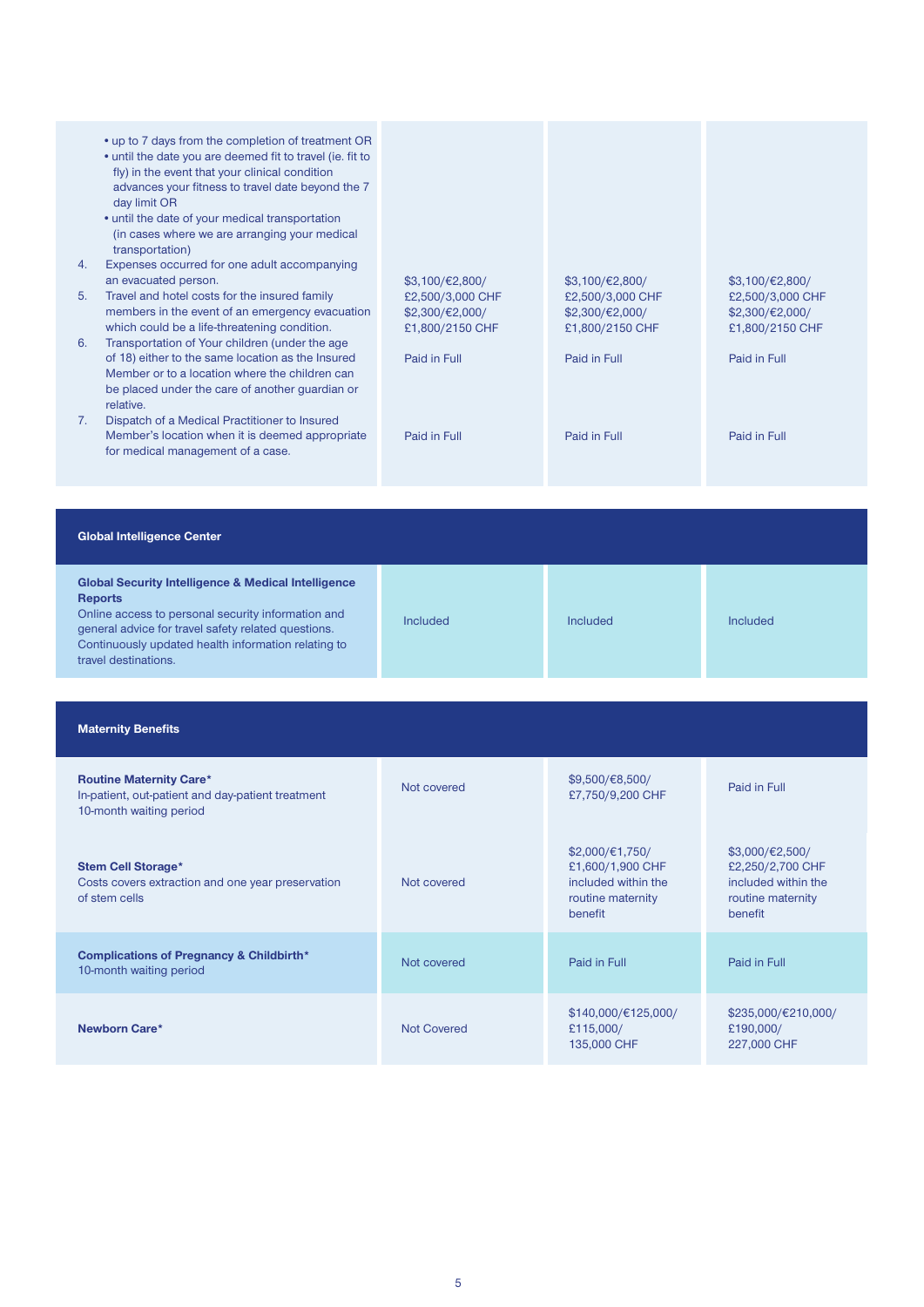### **Outpatient Plan and Deductibles**

The following Outpatient plans can be purchased with any of the core plans. They cannot be purchased separately.

| <b>Deductible Options</b> | <b>Premium Discount</b> |       |       |
|---------------------------|-------------------------|-------|-------|
| Nil                       | 0%                      | $0\%$ | 0%    |
| \$150/€125/£110/135 CHF   | 6%                      | 5%    | 4%    |
| \$300/€250/£225/270 CHF   | 11.5%                   | 10%   | 7.5%  |
| \$800/€675/£600/725 CHF   | 25%                     | 22.5% | 17.5% |

#### **Optional Cover**

| <b>Outpatient Healthcare Benefits</b>                                                                                                                                                                                                                            | <b>BeHealthy Outcare 1</b>          | <b>BeHealthy Outcare 2</b>                                 | <b>BeHealthy Outcare 3</b> |
|------------------------------------------------------------------------------------------------------------------------------------------------------------------------------------------------------------------------------------------------------------------|-------------------------------------|------------------------------------------------------------|----------------------------|
| Maximum plan limit per member or dependant.                                                                                                                                                                                                                      | \$7,500/€6,500/<br>£6,000/7,000 CHF | $$12,000/\text{\textsterling}10,500/$<br>£9,600/11,350 CHF | Paid in Full               |
| <b>Medical Practitioner Fees &amp; Specialist Fees</b>                                                                                                                                                                                                           |                                     |                                                            |                            |
| <b>Prescription Drugs</b><br>Outpatient prescriptions relating to Oncology or HIV/<br>AIDS will be captured under the Oncology or HIV/AIDS<br>Core plan benefits                                                                                                 |                                     |                                                            |                            |
| Non-Surgical & Minor Surgical Procedures (ex.<br>Dialysis)                                                                                                                                                                                                       | Paid in Full                        | Paid in Full                                               | Paid in Full               |
| Lab/Diagnostic/Pathology                                                                                                                                                                                                                                         |                                     |                                                            |                            |
| <b>Durable Medical Equipment (DME) &amp; Prosthetics</b>                                                                                                                                                                                                         |                                     |                                                            |                            |
| <b>Outpatient Rehabilitation</b><br>Treatment must be within 14 days of surgery and/or<br>discharge after the acute medical condition                                                                                                                            | 5 Visits                            | 20 visits                                                  | Paid in Full               |
| <b>Alternative &amp; Complementary Therapies</b><br>Includes Acupuncture, Acupressure, Ayurveda,<br>Chiropractic, Osteopathy, Podiatry and Traditional<br><b>Chinese Medicine</b>                                                                                | <b>Not Covered</b>                  | 20 visits                                                  | Paid in Full               |
| Physiotherapy<br>Initial 5 sessions non prescribed                                                                                                                                                                                                               | 5 visits                            | 20 visits                                                  | Paid in Full               |
| <b>Virtual Visits</b><br>Digital healthcare and telemedicine service that<br>facilitates a consultation with a doctor through a<br>desktop or mobile device                                                                                                      | Paid in Full                        | Paid in Full                                               | Paid in Full               |
| <b>Health Management Programme</b><br>Personal support for managing chronic health<br>conditions. The programme focuses on medication<br>and dietary management, DME supplies assistance,<br>speciality provider support and action planning for<br>urgent needs | Included                            | Included                                                   | Included                   |
|                                                                                                                                                                                                                                                                  |                                     |                                                            |                            |